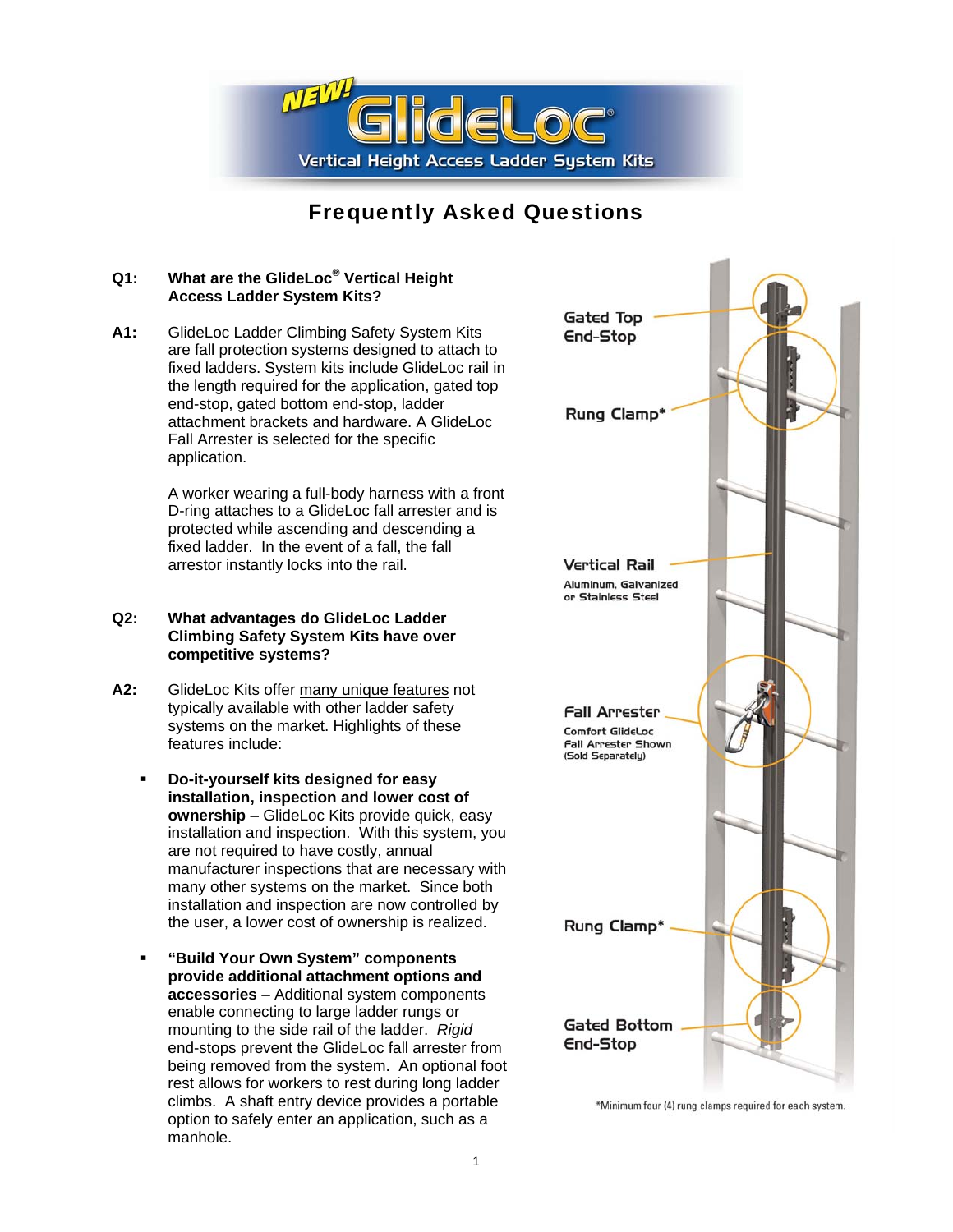- **Unique design keeps hands free for climbing**
- **Engineered for smooth operation for ascending/descending**
- **Fully-AUTOMATIC design** GlideLoc Climbing Safety Systems provide climbers uniquelydesigned, patented **fall arresters that automatically follow** when ascending or descending a ladder, **keeping both hands free.** The unit travels smoothly along the rail and locks instantly in the event of a fall.
- **Systems provide fall protection for multiple workers** GlideLoc Systems accommodate up to one (1) worker per section of 10 ft. rail. The maximum number of workers allowed by ANSI A14.3 is four (4) per system. This feature increases productivity and provides fall protection for a rescuer during an emergency situation.
- **Durable construction for extended service life available in aluminum, galvanized and stainless steel** – GlideLoc Systems offer the widest selection of material types in the industry.

# **Q3: What advantages do the GlideLoc Fall Arresters have over competitive fall arresters?**

- **A3:** GlideLoc Fall Arresters offer many unique features not typically available with other fall arresters on the market. Highlights of these features include:
	- **Engineered for smooth operation for ascending/descending –** GlideLoc Fall Arresters travel smoothly along the rail, keeping both hands free for climbing. Most competitive units tend to bind, which requires the user to manipulate the unit to free it for climbing.
	- **Easy, one-hand operation for attachment/detachment from the system –** This feature increases safety as well as productivity. Many competitive units require two hands to attach and detach from the system.
	- **Integrated shock-absorbing element reduces forces** Designed with an integral, stainless steel shock-absorbing mechanism, these units reduce fall forces, protecting the user from injury as well as the ladder from damage.



Activation of Integrated shock-absorbing element

- **Integrated shock-absorbing element doubles as a fall indicator Once a fall occurs, the** deployed shock-absorber indicates the unit must be taken out of service.
- **Prevents upside-down installation for increased safety** The design of the GlideLoc system and Fall Arresters *only* allows the unit to be installed on the rail in the correct orientation.

# **Q4: How do I determine which GlideLoc Fall Arrester is best for my application?**

- **A4:** Select from three (3) different fall arresters:
	- The **Comfort** Fall Arrester is the most popular. It works well in applications that require the worker to access the system at only the top and bottom of the ladder. It is constructed of stainless steel and aluminum.
	- The **Universal II** Fall Arrester is designed to be removed anywhere along the rail. It works well for applications that require transition onto a platform that is midway along a ladder. It is constructed of stainless steel.
	- The **Comfort<sup>2</sup>** Fall Arrester is 100% stainless steel. It is ideal for ladders in pharmaceutical and food industries where stainless steel is required.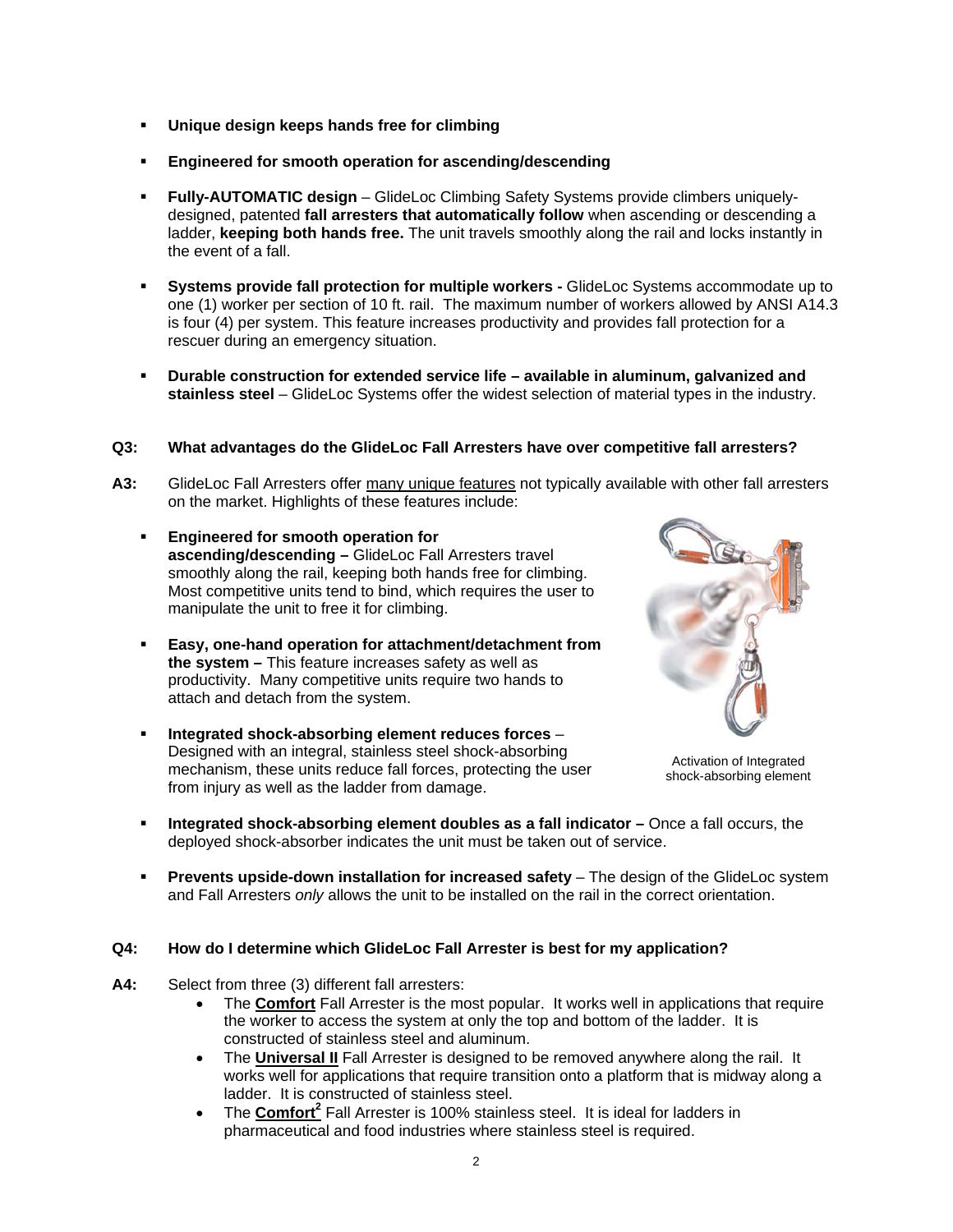

### **Q5: Can I prevent removal of the GlideLoc Fall Arresters from the system?**

**A5:** Yes. To keep a fall arrester permanently mounted on the system, select either the Comfort or Comfort<sup>2</sup> along with a system that includes *rigid* top and bottom end-stops. Rigid top and bottom end-stops need to be ordered separately, since all kits include *gated* top and bottom end-stops as standard components.

#### **Q6: What specifications must a ladder meet to ensure proper connection of a GlideLoc Kit?**

**A6:** For the kits, a ladder must be a fixed ladder with rungs having outer diameters between ¾ inch and 1-¼ inches. The fixed ladder must also be able to sustain specified forces based on the number of workers that will be using the system simultaneously. Loading requirements are available in the GlideLoc Systems Instruction Manual which is posted online at [www.millerfallprotection.com.](http://www.millerfallprotection.com/)

For ladder rungs with larger diameters, rung clamps with longer hardware are available which will accommodate rungs up to 1-¾ inches in diameter. Also additional rung clamps can be purchased separately and used to spread the load requirements over more ladder rungs. Contact Miller Technical Service at 800/873-5242 for additional information.

# **Q7: What is the minimum ladder width recommended?**

- **A7:** According to ANSI A14.3, the minimum ladder width should be 16 inches from inside rail to inside rail.
- **Q8: What is the minimum number of rung clamp assemblies required for a system?**
- **A8:** A minimum of four (4) rung clamps are required for each system. Each kit includes the required number of rung clamp assemblies.

Rung Clamp

Assembly

# **Q9: What is the maximum spacing between rung clamp assemblies?**

**A9:** The maximum spacing for rung clamp assemblies is seven (7) feet.

### **Q10: Can the GlideLoc System be mounted to the side rail of a ladder?**

**A10:** Yes, however, side mount clamps must be ordered separately since all Kits include ladder rung clamps as standard components. Required components will include rail sections, side mount clamps (1 required every 7 ft) as well as top and bottom end-stops.



Ladder Side Mount Clamp